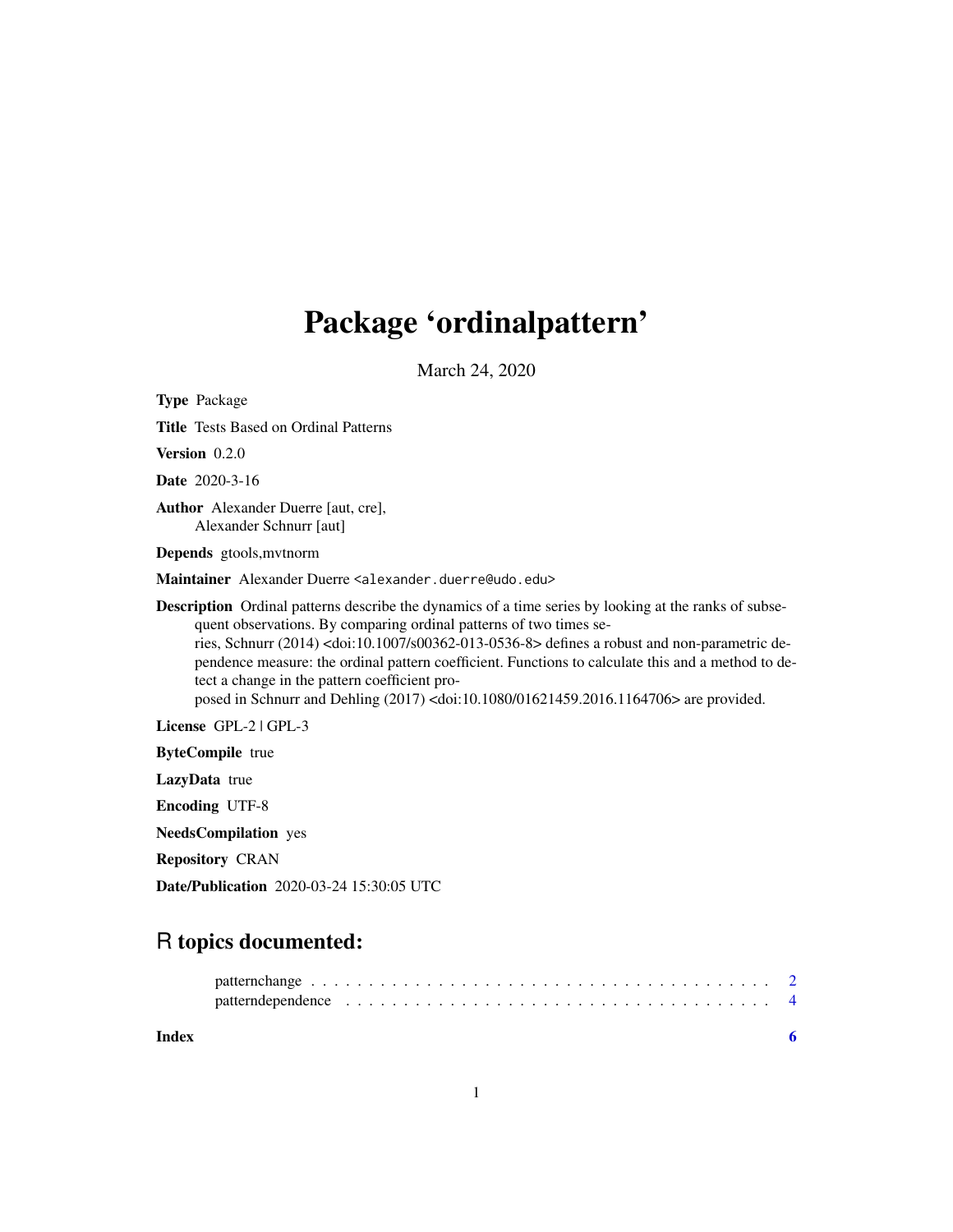<span id="page-1-0"></span>

#### **Description**

Test for a change in the dependence structure of two time series using ordinal patterns

#### Usage

```
patternchange(tsx,tsy,h=2,conf.level,weight=TRUE,weightfun=NULL,bn=log(length(tsx)),
   kernel=function(x){return(max(0,1-abs(x)))})
```
## S3 method for class 'change'  $plot(x, \ldots)$ 

#### **Arguments**

| numeric vector of first univariate time series.                                                                                                                                     |
|-------------------------------------------------------------------------------------------------------------------------------------------------------------------------------------|
| numeric vector of second univariate time series.                                                                                                                                    |
| numeric value determining the length of ordinal pattern.                                                                                                                            |
| numerical value indicating the confidence level of the test.                                                                                                                        |
| logical value indicating whether one uses weights of the L1 norm or the empiri-<br>cal probability of identical patterns; see details.                                              |
| function which defines the weights given the L1 norm between the patterns if<br>weight=TRUE. If no weight-function is given, the canonical weight function is<br>used; see details. |
| numerical value determining the bandwidth of the kernel estimator used to esti-<br>mate the long run variance.                                                                      |
| kernel function for estimating the long run variance.                                                                                                                               |
| object of class "change"                                                                                                                                                            |
| further arguments passed to the internal plotting function (plot).                                                                                                                  |
|                                                                                                                                                                                     |

#### Details

Given two timeseries tsx and tsy a cusum type statistic tests whether there is a change in the patter dependence or not. The test is based on a comparison of patterns of length h+1 in tsx and tsy. One can either choose the number of identical patterns (weight=FALSE) or a metric that is defined by the weightfun argument to measure the difference between patterns (weight=TRUE). If no (weightfun) is given, the canonical weightfunction is used, which equals 1 if patterns are identical and 0 if the L1 norm of their difference attains the maximal possible value. The value is linear interpolated in between.

The procedure depends on an estimate of the long run variance. Here a kernel estimator is used. A kernel function and a bandwidth can be set using the arguments kernel and bn. If none of them is given, the bartlett kernel with a bandwidth of  $log(n)$ , where n equals the length of the timeseries, is used.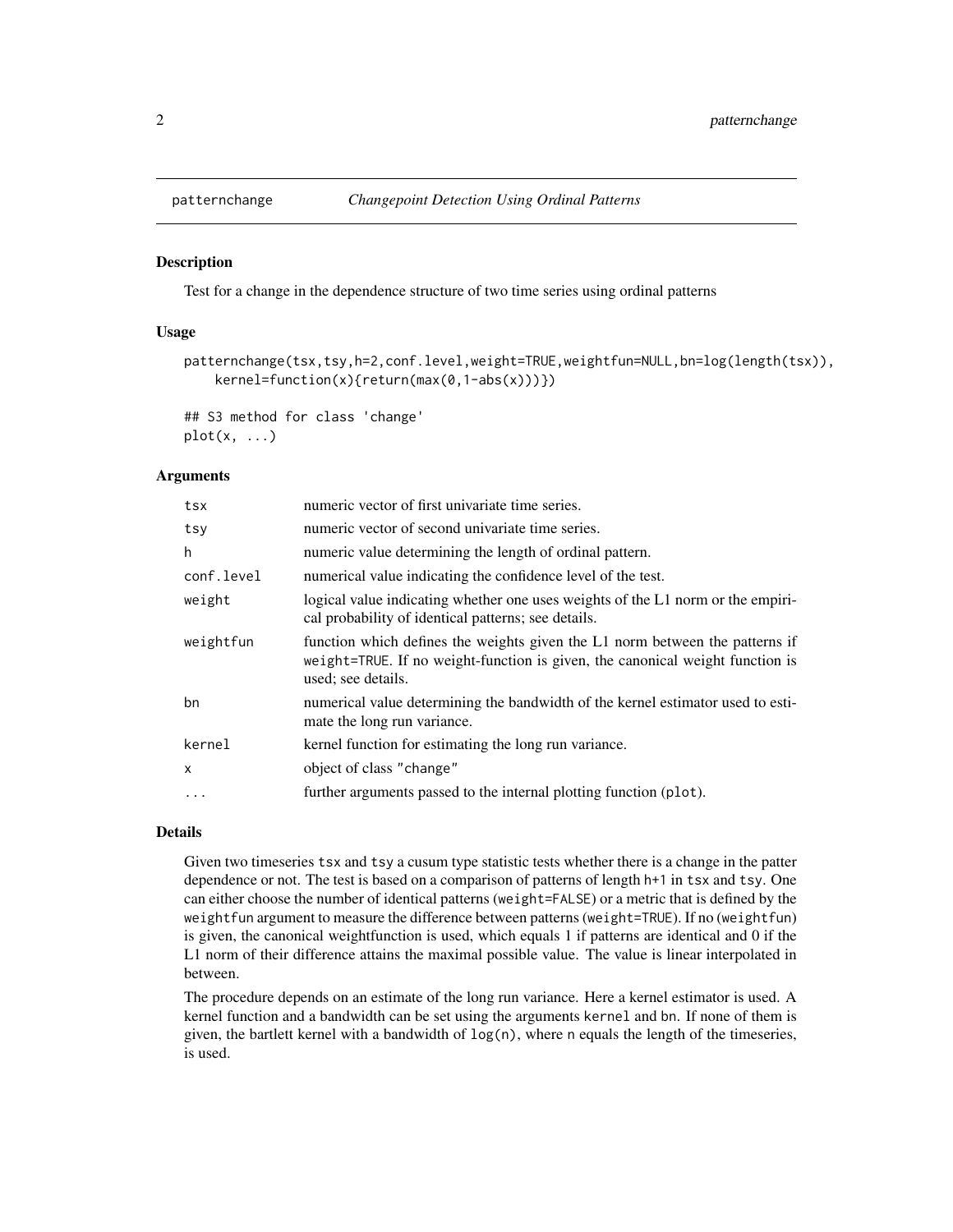#### <span id="page-2-0"></span>patternchange 3

#### Value

Object with classes "change" and "htest" containing the following values:

| statistic   | the value of the test statistic. Under the null the test statistic follows asymptoti-<br>cally a Kolmogorov Smirnov distribution. |
|-------------|-----------------------------------------------------------------------------------------------------------------------------------|
| p.value     | the p-value of the test.                                                                                                          |
| estimate    | the estimated time of change.                                                                                                     |
| null.value  | the jump height of the at most one change point model, which is under the null<br>hypothesis always 0.                            |
| alternative | a character string describing the alternative hypothesis.                                                                         |
| method      | a characters string describing the test.                                                                                          |
| trajectory  | the cumulative sum on which the tests are based on. Could be used for additional<br>plots.                                        |

#### Author(s)

Alexander Dürre

#### References

Schnurr, A. (2014): An ordinal pattern approach to detect and to model leverage effects and dependence structures between financial time series, *Statistical Papers*, vol. 55, 919–931.

Schnurr, A., Dehling, H. (2017): Testing for Structural Breaks via Ordinal Pattern Dependence, *Journal of the American Statistical Association*, vol. 112, 706–720.

#### See Also

Estimation of the pattern dependence is provided by [patterndependence](#page-3-1).

#### Examples

```
set.seed(1066)
a1 <- cbind(rnorm(100),rnorm(100))
a2 <- rmvnorm(100,sigma=matrix(c(1,0.8,0.8,1),ncol=2))
A \leftarrow \text{rbind}(a1, a2)testresult <- patternchange(A[,1],A[,2])
plot(testresult)
testresult
```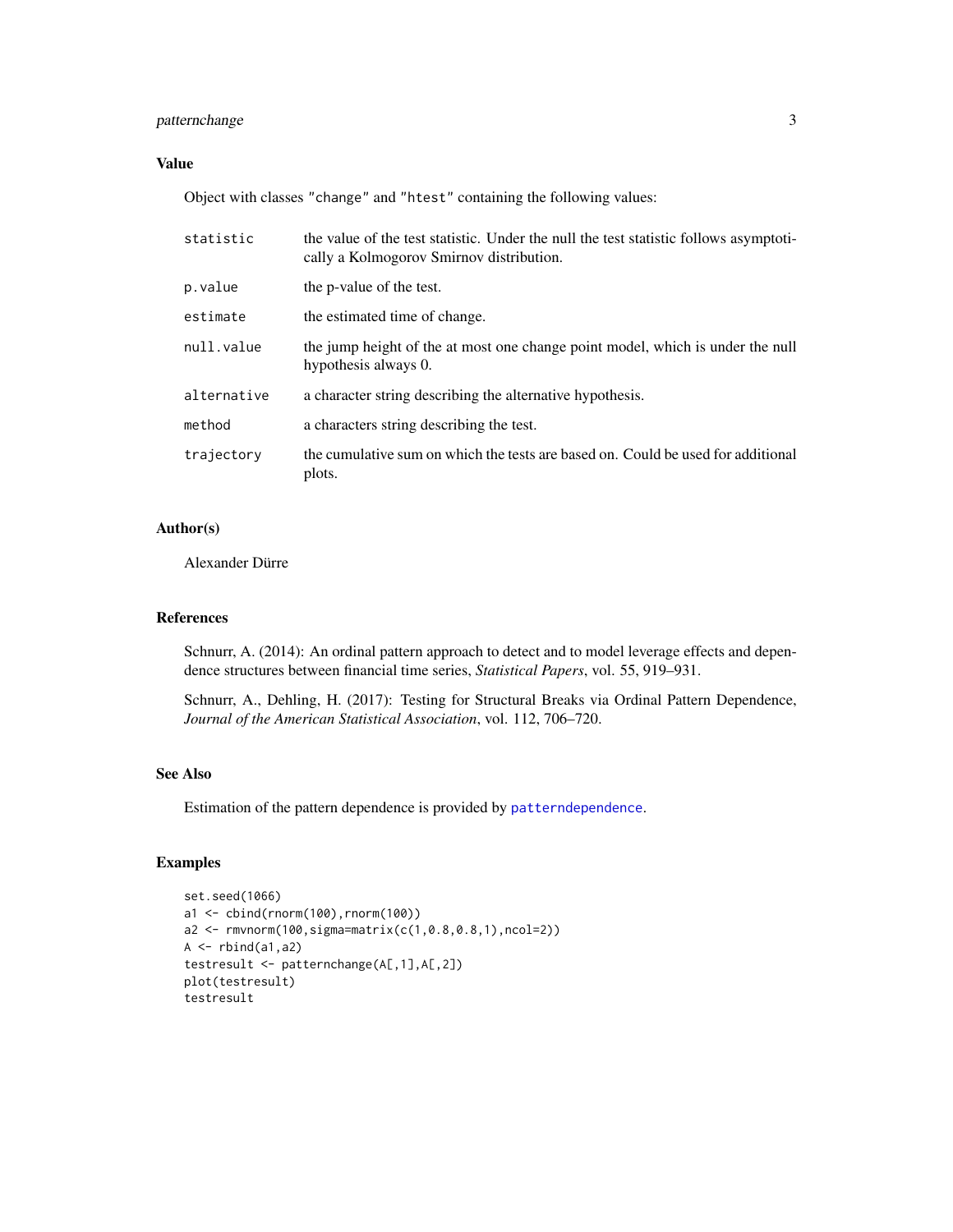#### <span id="page-3-1"></span><span id="page-3-0"></span>Description

Calculates the standard ordinal pattern coefficient and related values

#### Usage

```
patterndependence(tsx,tsy,h=2,block=FALSE,first=TRUE)
```

```
## S3 method for class 'pattern'
plot(x, \ldots)## S3 method for class 'pattern'
print(x, \ldots)
```
#### Arguments

| tsx          | numeric vector representing the first univariate time series.                                                                     |
|--------------|-----------------------------------------------------------------------------------------------------------------------------------|
| tsy          | numeric vector representing the second univariate time series.                                                                    |
| h            | numeric value determining the length of the ordinal pattern.                                                                      |
| block        | logical value determining whether patterns are calculated on disjoint blocks or<br>overlapping blocks.                            |
| first        | logical value indicating which observartions are dropped if block == TRUE and<br>the time series length is no multiple of $h+1$ . |
| $\mathsf{x}$ | object of class "pattern", which is the output of patterndependence                                                               |
| $\ddotsc$    | further arguments passed to the internal plotting function.                                                                       |
|              |                                                                                                                                   |

#### Details

The standard ordinal pattern coefficient is a non-parametric and robust measure of dependence between two time series. It is based on ordinal patterns, which are defined as sequences of ranks of h+1 subsequent observations. This sequences of subseqent observations can either move one observation per time or a whole block of h+1 observations. The former is preferred since it uses more information. If one chooses the later, one has to decide whether the first or the last observations are removed in case that the time series length is no multiple of h+1.

Beside the standard ordinal pattern coefficient, which range from -1 to 1, one can also look at the positive and negative ordinal pattern coefficient, which roughly measures wheather there are unsual many identical or opposite patterns in the time series.

The plot function draws both time series and shows the six most frequent coinciding pattern with counts on the right. At the bottom, the location of these coinciding patterns is visualized.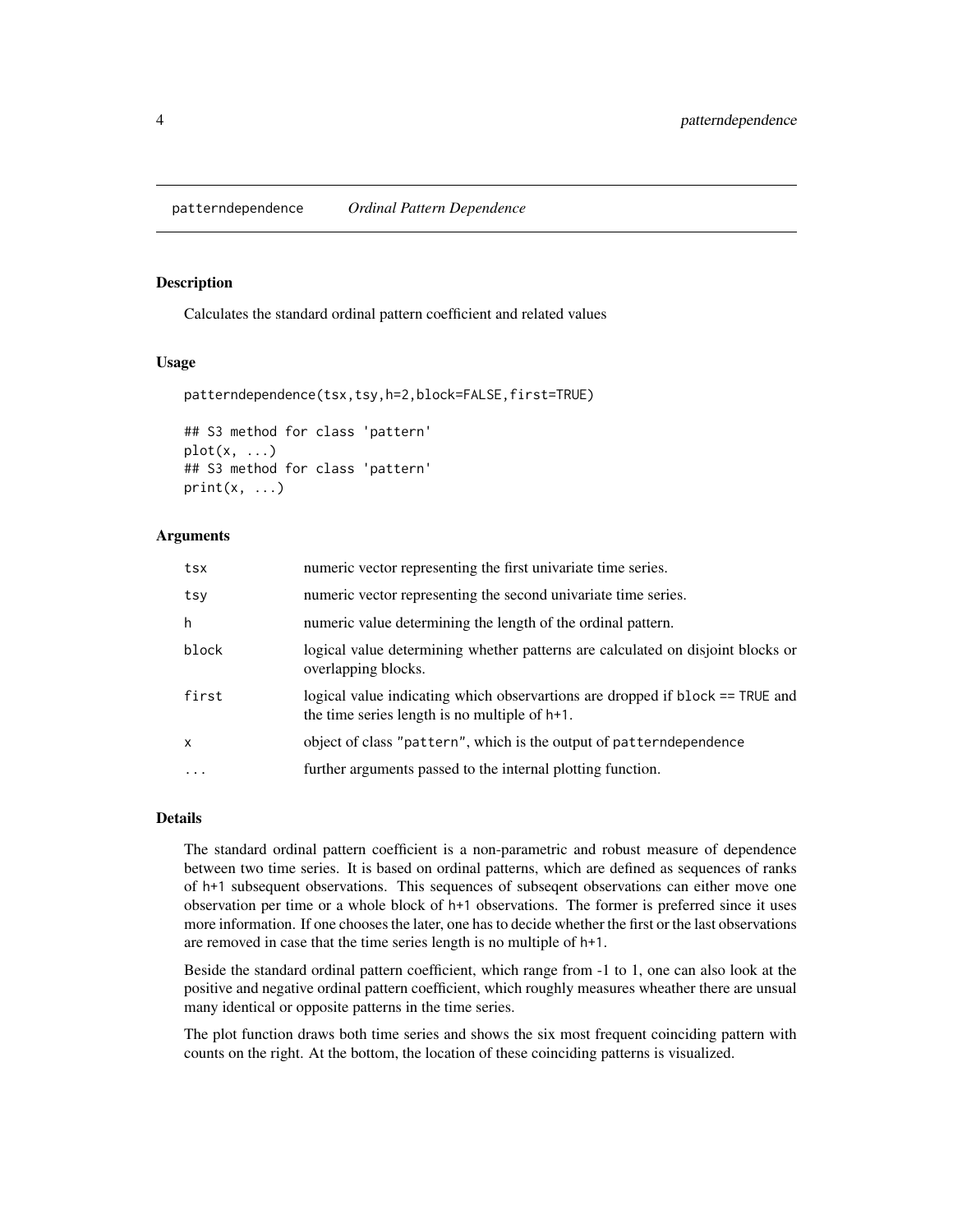#### patterndependence 5

#### Value

Object of class "pattern" containing the following values:

| patterncoef  | standard ordinal pattern coefficient.                                                                  |
|--------------|--------------------------------------------------------------------------------------------------------|
| alpha        | positive ordinal pattern coefficient, see details.                                                     |
| beta         | negative ordinal pattern coefficient, see details.                                                     |
| numbequal    | number of equal ordinal patterns.                                                                      |
| numbopposite | number of opposite ordinal patterns.                                                                   |
| PatternXz    | number of ordinal patterns in first time series.                                                       |
| PatternYz    | number or ordinal patterns in second time series.                                                      |
| coding       | coding of the ordinal patterns, used in PatternXz and PatternYz.                                       |
| PatternX     | numeric vector representing the time series of patterns in tsx.                                        |
| PatternY     | numeric vector representing the time series of patterns in tsy.                                        |
| tsx          | numeric vector representing the first univariate time series.                                          |
| tsy          | numeric vector representing the second univariate time series.                                         |
| maxpat       | number representing the maximal pattern code.                                                          |
| block        | logical value determining whether patterns are calculated on disjoint blocks or<br>overlapping blocks. |
| h            | number of consecutive observations defining one pattern                                                |
| tablesame    | numeric vector representing the number of coinciding patterns, apportioned into<br>different patterns. |
| tablesame    | numeric vector representing the number of reflected patterns, apportioned into<br>different patterns.  |
| indexsame    | logic vector indicating whether patterns in both time series coincide.                                 |
| indexsame    | logic vector indicating whether patterns in both time series are reflected.                            |

#### Author(s)

Alexander Dürre

#### References

Schnurr, A. (2014): An ordinal pattern approach to detect and to model leverage effects and dependence structures between financial time series, *Statistical Papers*, vol. 55, 919–931.

Schnurr, A., Dehling, H. (2017): Testing for Structural Breaks via Ordinal Pattern Dependence, *Journal of the American Statistical Association*, vol. 112, 706–720.

#### Examples

```
set.seed(1066)
patternobj <- patterndependence(rnorm(100),rnorm(100))
plot(patternobj)
```